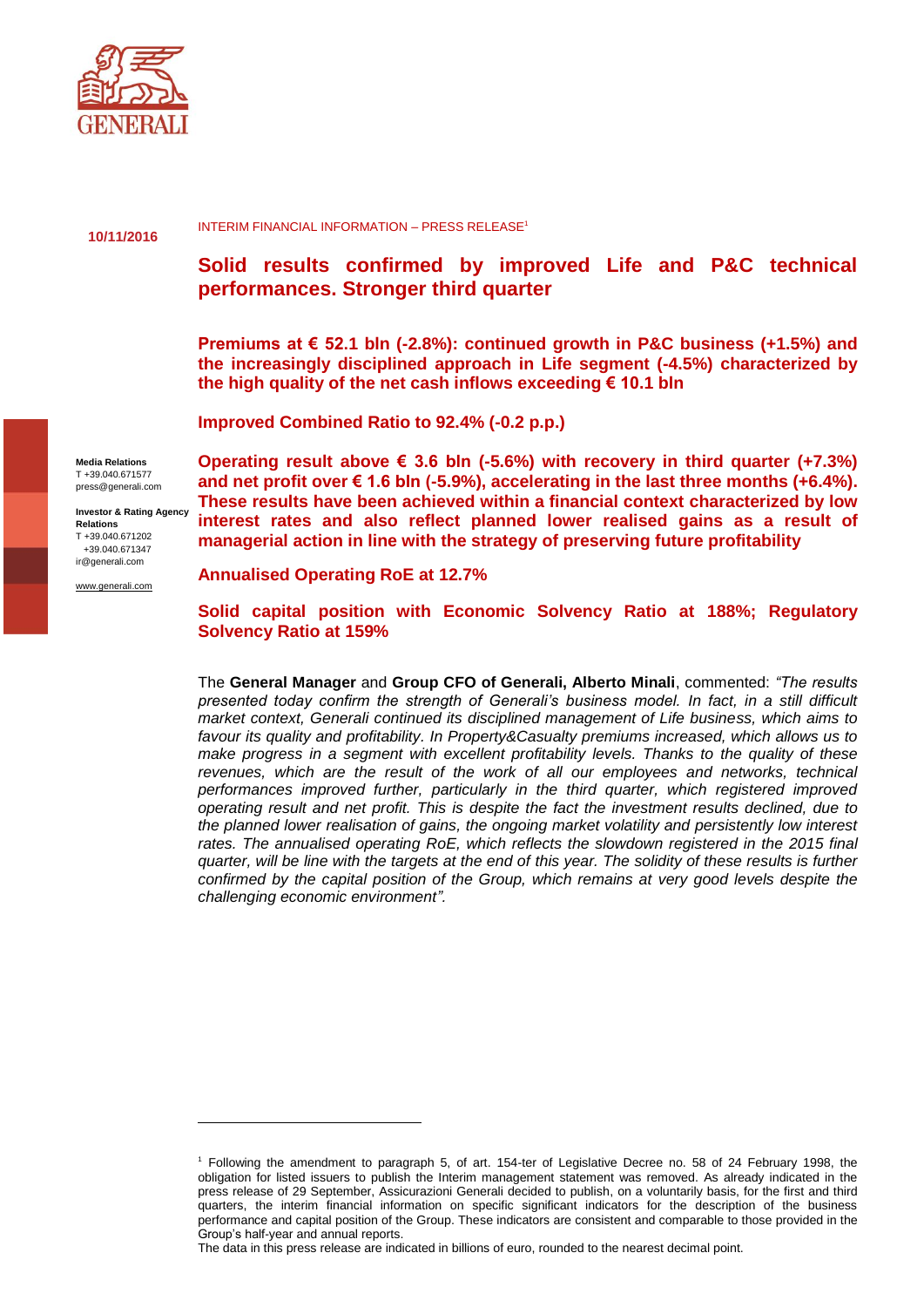

Wien. At a meeting chaired by Gabriele Galateri di Genola, the Assicurazioni Generali Board of Directors approved the interim financial information as of 30 September 2016.

| Group mynights                                 |            |            |            |
|------------------------------------------------|------------|------------|------------|
| $(\epsilon$ billion)                           | 30/09/2016 | 30/09/2015 | Change     |
| <b>Gross written premiums</b>                  | 52.1       | 54.2       | $-2.8%$    |
| of which life segment                          | 36.5       | 38.4       | $-4.5%$    |
| of which property&casualty segment             | 15.6       | 15.8       | 1.5%       |
| <b>Consolidated operating result</b>           | 3.6        | 3.8        | $-5.6%$    |
| of which life segment                          | 2.3        | 2.3        | $-0.4%$    |
| of which property&casualty segment             | 1.5        | 1.6        | $-3.6\%$   |
| Result of the period                           | 1.6        | 1.7        | $-5.9%$    |
|                                                | 30/09/2016 | 31/12/2015 | Change     |
| <b>Total investments</b>                       | 485.2      | 452.7      | 7.2%       |
| Third parties asset under management           | 54.4       | 47.2       | 15.4%      |
| Shareholders' equity attributable to the Group | 25.8       | 23.6       | 9.3%       |
| Economic Solvency ratio                        | 188%       | 202%       | $-13$ p.p. |
| Regulatory Solvency ratio                      | 159%       | 171%       | $-12 p.p.$ |

### **Premiums and New Business**

**Group highlights** 

- The **gross written premiums of the Group** reached **€ 52.1 billion** (-2.8%<sup>2</sup> ; € 54.2 bln 9M15). P&C premiums rose by 1.5%, driven by the Motor segment (+3.3%) which confirms the recovery already registered in the half year, while Life volumes (-4.5%) reflects the increasingly disciplined approach in the product offer with a high quality of the **net cash inflows** exceeding € 10.1 billion (-7%), as a result of the constant policy of active management of the Group's portfolio in order to boost its profitability.
- The **New business in terms of APE** (Annual Premium Equivalent) stood at € 3.6 billion (-4.8%) reflecting the adverse market conditions. The New business value rose by 19.7%, amounting to € 0.9 billion (€ 0.8 bln 9M15). The actions taken to recalibrate both guarantees and products, together with a more favourable products business mix, led to greater profitability, with a New Business Margin at 25.3% (20% 9M15).

### **Financial Performance**

 The **operating result**, amounting above **€ 3.6 billion** (-5.6%; € 3.8 bln 9M15), continues to be sustained by the improvement in the Life and P&C technical performances, while the financial performance tapered off. The third quarter of the year registered a recovery; in fact, the operating result recorder a marked increase of 7.3% over 3Q15 due to the improved technical performance of Life business and solid quarterly performance of Banca Generali.

Thanks to the positive development of the technical margin, the Life business operating result in the first nine months is essentially stable at € 2.3 billion (-0.4%). The P&C operating result, standing at € 1.5 billion, instead recorded a decrease of 3.6%, affected by the current return on investments. By contrast, the technical performance was positive, with a combined ratio which further improved to 92.4% (-0.2 p.p.; 92.7% 9M15), including the impact of 1.3 p.p. of natural catastrophe claims totalling € 0.2 billion, of which € 10 million relating to the earthquake in central Italy.

The **Group's net profit** exceeded **€ 1.6 billion** (-5.9%), marking a recovery of 6.4% in the third quarter compared to the same period in 2015.

-

<sup>&</sup>lt;sup>2</sup> Changes in premiums, net inflows and Annual Premium Equivalent (APE) are presented in equivalent terms (at constant exchange rates and scope of consolidation).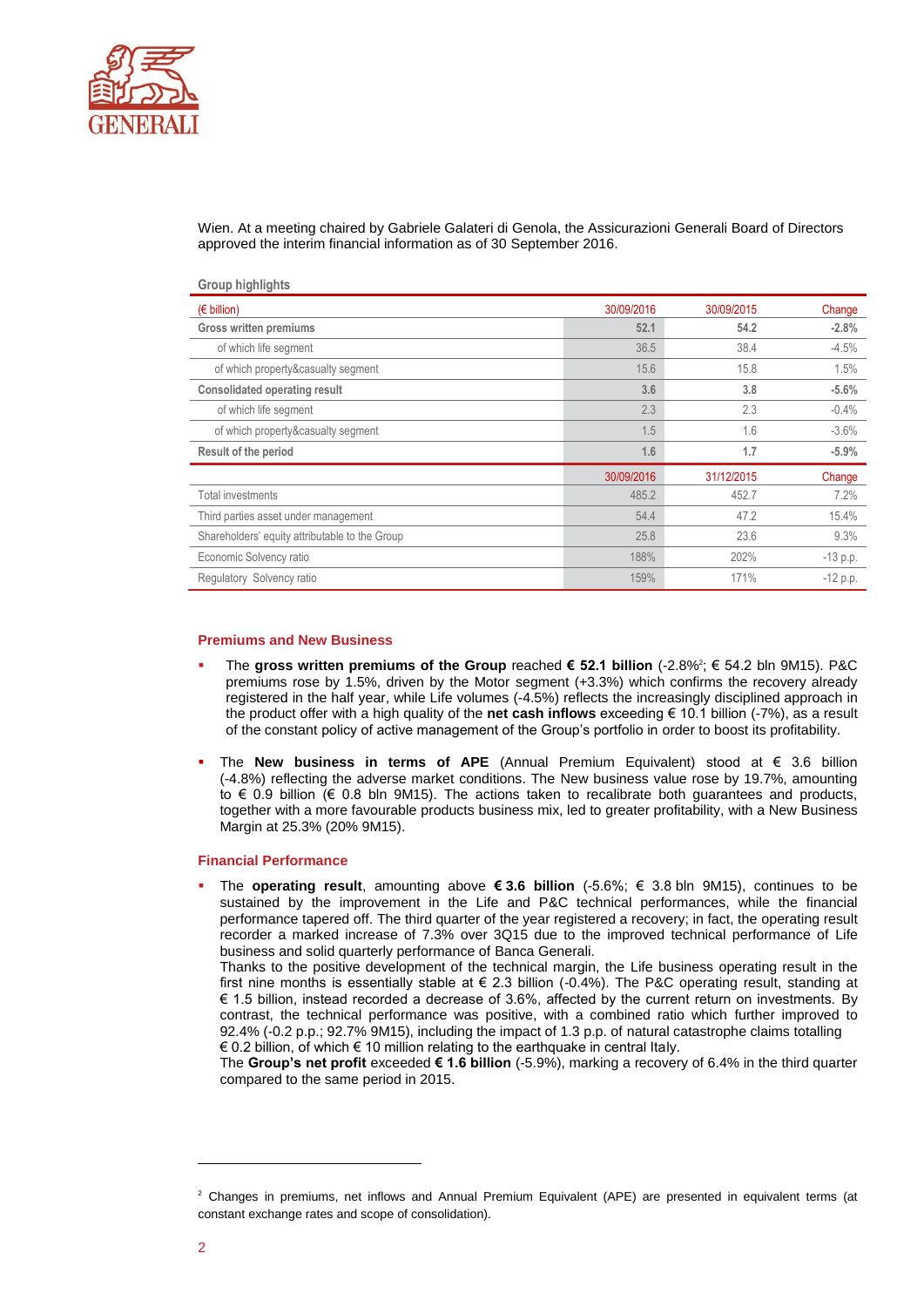

**The P&L return on investments** amounted to 2.6% (3.1% 9M15)<sup>3</sup>. In the present context of low interest rates, current return went from 2.5% to 2.4% and the P&L return of other components decreased due mainly to the lower contribution from realised gains. The Life P&L return on investments went from 3% to 2.6% while in the P&C segment, it dropped from 3.1% to 2.4%.

#### **Balance Sheet/Capital Position**

- The **Group shareholders' equity** amounted to **€ 25.8 billion**, up by 9.3% compared to € 23.6 billion as of 31 December 2015. The variation is attributable to the result for the period of € 1.6 billion and gains on available for sale financial assets of  $\epsilon$  2.3 billion (+37.5%), which more than offset the payment of the dividend totalling  $\epsilon$  1.1 billion and the decrease of  $\epsilon$  0.6 billion deriving from the reduction in the reference interest rates applied in the actuarial calculation of liabilities relating to defined benefit plans in favour of employees.
- The **Economic Solvency Ratio**, which represents the economic view of the Group's capital and is calculated by applying the internal model to the entire Group perimeter, stood at 188% (202% FY15;  $-13$  p.p.).

The **Regulatory Solvency Ratio** – which represents the regulatory view of the Group's capital and is based on use of the internal model solely for companies that have obtained the relevant approval from IVASS, and on the Standard Formula for other companies - stood at 159% (171% FY 2015<sup>4</sup>; -12 p.p). Strong recurring capital generation made it possible to maintain an excellent level of solvency and to partially offset the negative impact of the adverse economic context.

The Manager in charge of preparing the company's financial reports, Alberto Minali, declares, pursuant to paragraph 2, article 154-bis of the Consolidated Law on Finance, that the accounting information in this press release corresponds to the document results, books and accounting entries.

For the significant events that occurred in the period and after 30 September 2016, please refer to the press releases downloadable from the [website](http://www.generali.com/media/press-releases/all.html) www.generali.com.

## \*\*\*

The Generali Group's **Investor Day** will be held in London on 23 November.

\*\*\*

**DEFINITIONS AND GLOSSARY**

**Gross written premiums =** Equal to gross written premiums of direct business and accepted by third parties.

**Gross direct premiums =** Equal to gross written premiums of direct business.

**Annual Premium Equivalent (APE) =** It is an indicator of volumes of life segment, annual and normalized, and it is equivalent to the sum of new annual premium policies, plus a tenth of premiums in single premium policies (net of the portion attributable to minority interests).

**New business value (NBV) =** It is an indicator of new value created by the new business of life segment. Is obtained by discounting at the date of new contracts the corresponding expected profits net of the cost of capital (net of the portion attributable to minority interests).

**New Business Margin (NBM) =** It is a performance indicator of the new business of life segment, equal to the ratio

 $\overline{a}$ 

<sup>&</sup>lt;sup>3</sup> The % of the P&L return on investments is not annualised.

<sup>&</sup>lt;sup>4</sup> The ratio has been submitted to the Supervisory authority in accordance with the timing provided by the Solvency II regulations for the official reporting and it represents an update of those disclosed on March 18, 2016.